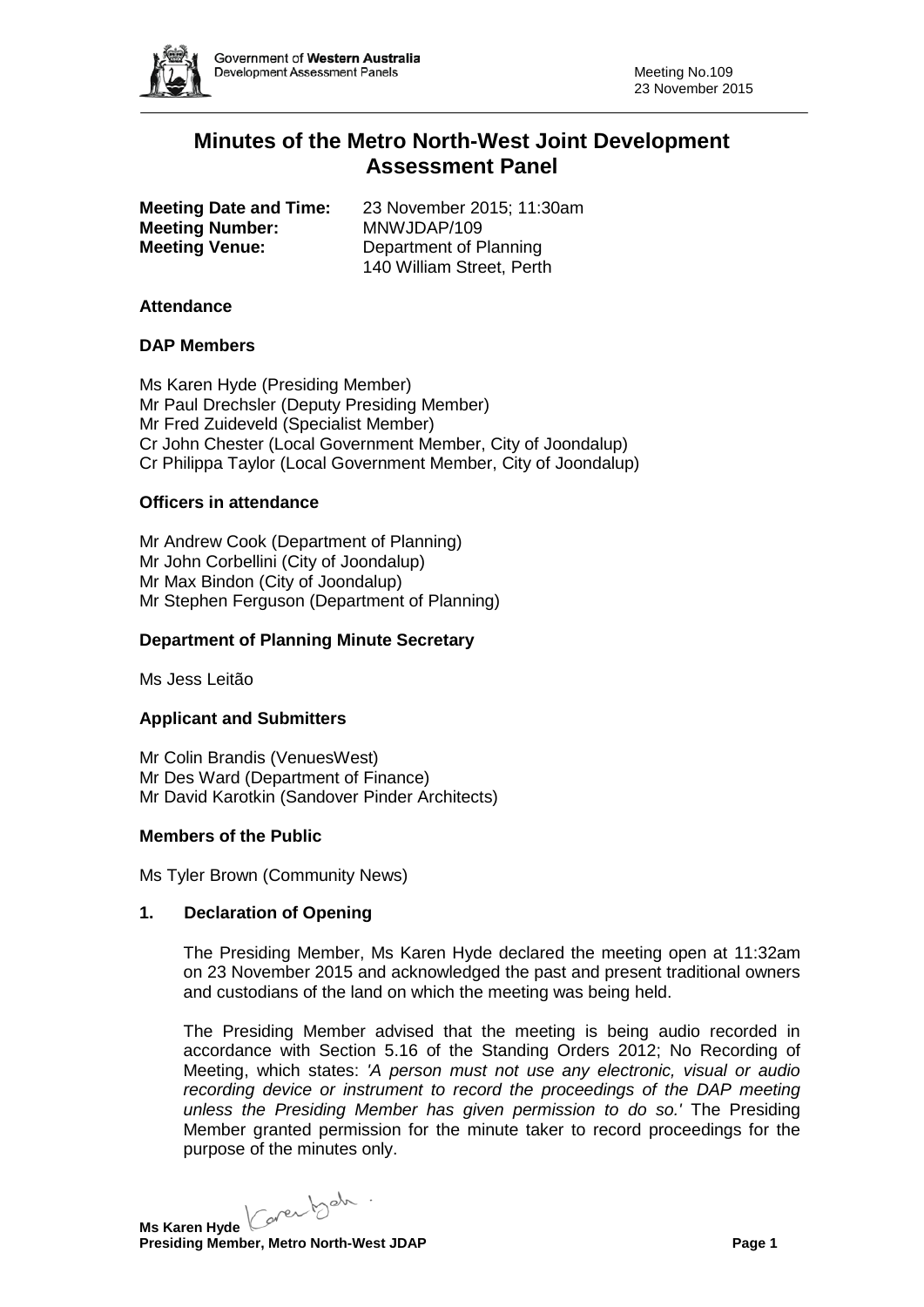

# **2. Apologies**

Cr Liam Gobbert (City of Joondalup)

# **3. Members on Leave of absence**

Nil

# **4. Noting of minutes**

Minutes of the Metro North-West JDAP meeting no.108 held on 20 November 2015 were not available for noting at the time of meeting.

# **5. Declaration of Due Consideration**

All members declared that they had duly considered the documents.

# **6. Disclosure of interests**

Nil

# **7. Deputations and presentations**

**7.1** Mr Colin Brandis (VenuesWest), Mr David Karotkin (Sandover Pinder Architects) and Mr John Corbellini (City of Joondalup) answered questions from the panel.

#### **8. Form 1 - Responsible Authority Reports – DAP Application**

| 8.1 | <b>Property Location:</b><br><b>Application Details:</b> | Lot 101 (25) Kennedya Drive, Joondalup<br>New build for basketball and football facilities and<br>refurbishment of existing facilities and upgrade of<br>site services |
|-----|----------------------------------------------------------|------------------------------------------------------------------------------------------------------------------------------------------------------------------------|
|     | Applicant:                                               | Western Australian Sports Centre Trust<br>(VenuesWest)                                                                                                                 |
|     | Owner:                                                   | Western Australian Sports Centre Trust<br>(VenuesWest)                                                                                                                 |
|     | Responsible authority:<br>DoP File No:                   | City of Joondalup<br>DAP/15/00898                                                                                                                                      |

# **REPORT RECOMMENDATION / PRIMARY MOTION**

**Moved by:** Cr John Chester **Seconded by:** Cr Philippa Taylor

That the Metro North West JDAP resolves to:

**Approve** DAP Application reference DAP/15/00898 and accompanying plans date stamped 'Department of Planning 13 November 2015' A1.1 4, A1.3 4, DA.2.1 2, DA.2.2 1, DA.2.3 1, DA.2.4 1, A3.2 3, DA.3.2 3, DA.3.3 2 and DA.3.4 2 prepared by Sandover Pinder Architects, in accordance with Clause 30 (1) of the Metropolitan Region Scheme, subject to the following conditions:

Ms Karen Hyde Caren beh .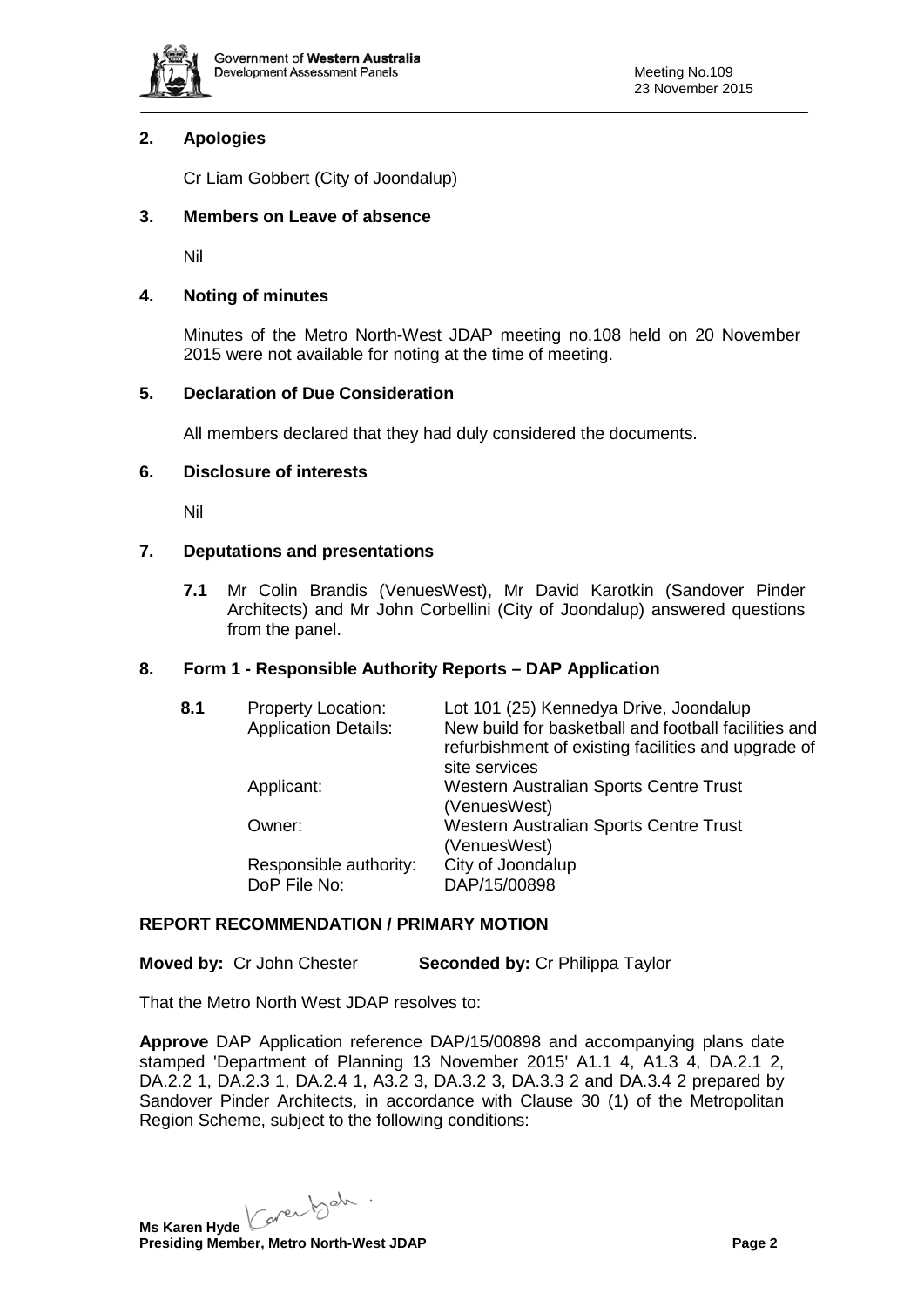

# **Conditions**

- 1. The decision constitutes planning approval only and is valid for a period of two years from the date of approval. If the subject development is not substantially commenced within the two year period, the approval shall lapse and be of no further effect.
- 2. A Scheduling, Parking and Traffic Management Plan shall be submitted to, and approved by the City of Joondalup prior to the commencement of development. The Scheduling, Parking and Traffic Management Plan shall detail how events are managed and address:
	- issues associated with car parking capacity and demand;
	- directing patrons to available parking bays or overflow areas;
	- vehicle traffic and congestion;
	- pedestrian movement and safety;
	- use of external car parking and/or alternative modes of transport; and
	- maintenance of overflow and grass car parking areas

All sports and events shall be scheduled and managed in accordance with the approved Scheduling, Parking and Traffic Management Plan.

- 3. Plans demonstrating vehicle movement and circulation within the car park areas, and pedestrian accessibility to the site and within the car park areas to the facilities shall be submitted to, and approved by the City of Joondalup prior to the commencement of development. Works shall be undertaken in accordance with the approved plans.
- 4. A Construction Management Plan shall be submitted to and approved by the City of Joondalup prior to the commencement of development. The management plan shall detail how it is proposed to manage:
	- all forward works for the site:
	- the delivery of materials and equipment to the site;
	- the storage of materials and equipment on the site;
	- the parking arrangements for the contractors and subcontractors;
	- the management of dust during the construction process; and
	- other matters likely to impact on the surrounding properties.

Works shall be undertaken in accordance with the approved Construction Management Plan.

- 5. Detailed landscaping plans shall be submitted to, and approved by the City of Joondalup prior to the commencement of development. The landscaping plans are to indicate the proposed landscaping treatment(s) of the subject site, and shall:
	- be drawn at an appropriate scale of either 1:100, 1:200 or 1:500;
	- provide all details relating to paving and tree planting in the car park;
	- ensure adequate provision of landscaping to provide shade to 'Car Park #3' and 'Car Park #4';
	- show spot levels and/or contours of the site:

Caren beh. **Ms Karen Hyde**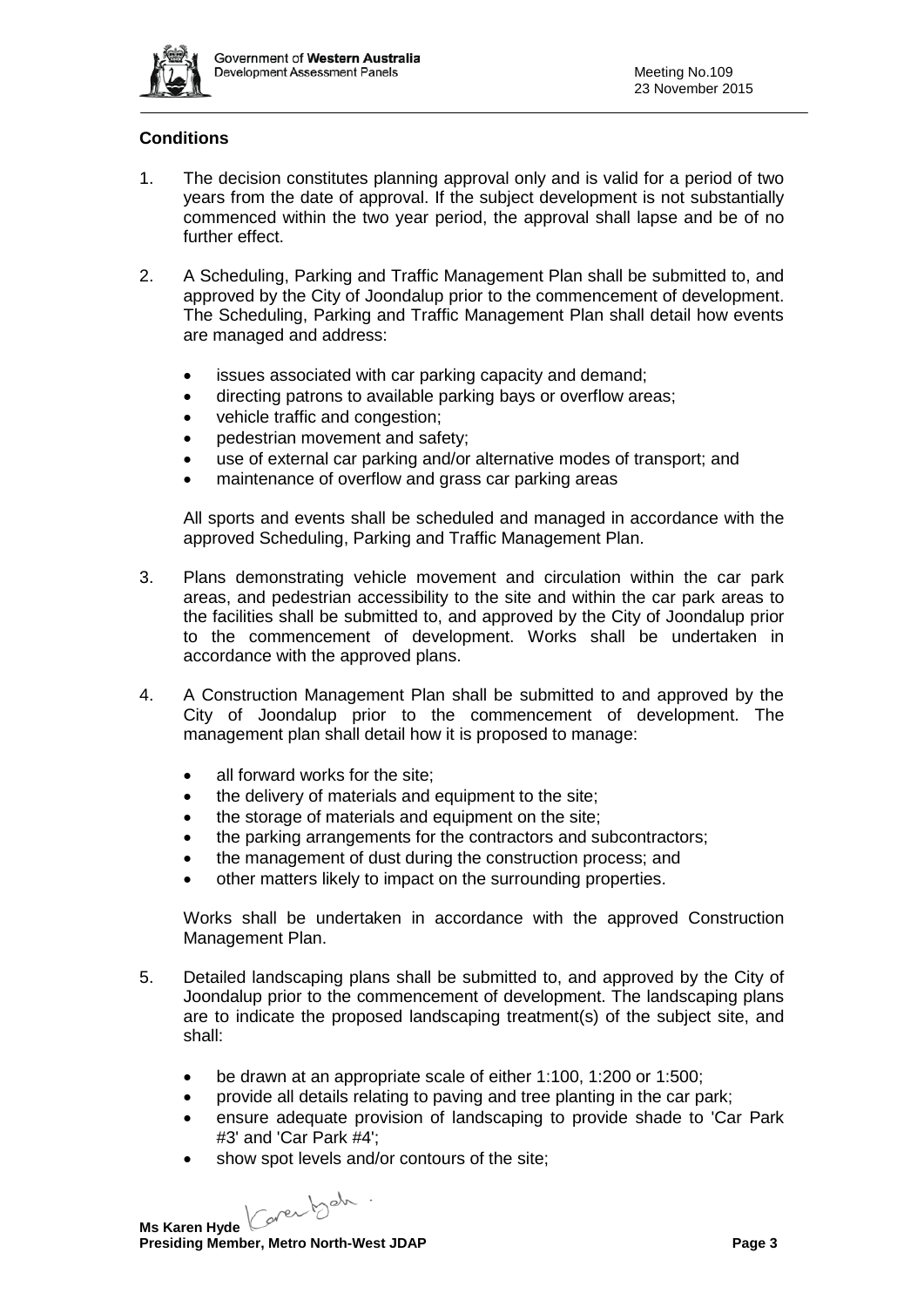

- indicate any natural vegetation to be retained and the proposed manner in which this will be managed;
- be based on water sensitive urban design principles to the specifications of the City;
- be based on Designing out Crime principles to the specifications of the City; and
- show all irrigation design details.

Landscaping and reticulation shall be established in accordance with the approved landscaping plans, Australian Standards and best trade practice prior to the development first being occupied and thereafter maintained to the specifications of the City of Joondalup.

- 6. The entrance statement of the Main Entry Plaza shall be further articulated to create greater visual interest and assist in way finding, to the specifications of the City of Joondalup. All details relating to the articulation of the entrance statement are to be submitted to, and approved by the City of Joondalup, prior to the commencement of development. Development shall be undertaken in accordance with the approved plan.
- 7. A full schedule of colours and materials for all exterior parts to the building is to be submitted to, and approved by the City of Joondalup prior to the commencement of development. Development shall be in accordance with the approved schedule and all external materials and finishes shall be maintained to a high standard to the specifications of the City of Joondalup.
- 8. Details of the fire pumps and tanks, and methods of screening shall be submitted to, and approved by the City of Joondalup prior to the commencement of development. The proposed fire pumps and tanks shall be screened from view from surrounding streets in accordance with the plans approved by the City. Development shall be undertaken in accordance with the approved details.
- 9. Plans showing the proposed stormwater drainage system are to be submitted to, and approved by the City of Joondalup prior to the commencement of development. An on-site stormwater drainage system, with the capacity to contain a 1:100 year storm of 24-hour duration, is to be provided prior to the development first being occupied, and thereafter maintained to the specifications of the City. Development shall be undertaken in accordance with the approved plan.
- 10. Bicycle parking facilities shall be provided in accordance with the Australian Standard for Offstreet Carparking - Bicycles (AS2890.3-1993 as amended) prior to the development first being occupied. Details of bicycle parking area(s) shall be provided to, and approved by the City of Joondalup prior to the commencement of development. Development shall be undertaken in accordance with the approved details.
- 11. A minimum of 150 additional sealed car parking bays shall be provided in 'Car Park #4' and a minimum of 42 sealed car parking bays on the south western edge of 'Car Park #3', as indicated on the approved plans. With the exception of the grass parking bays shown in white in 'Car Park #3', car parking areas and access points, including exit and entry ways shown to 'Car Park #3', shall

Caren beh. **Ms Karen Hyde**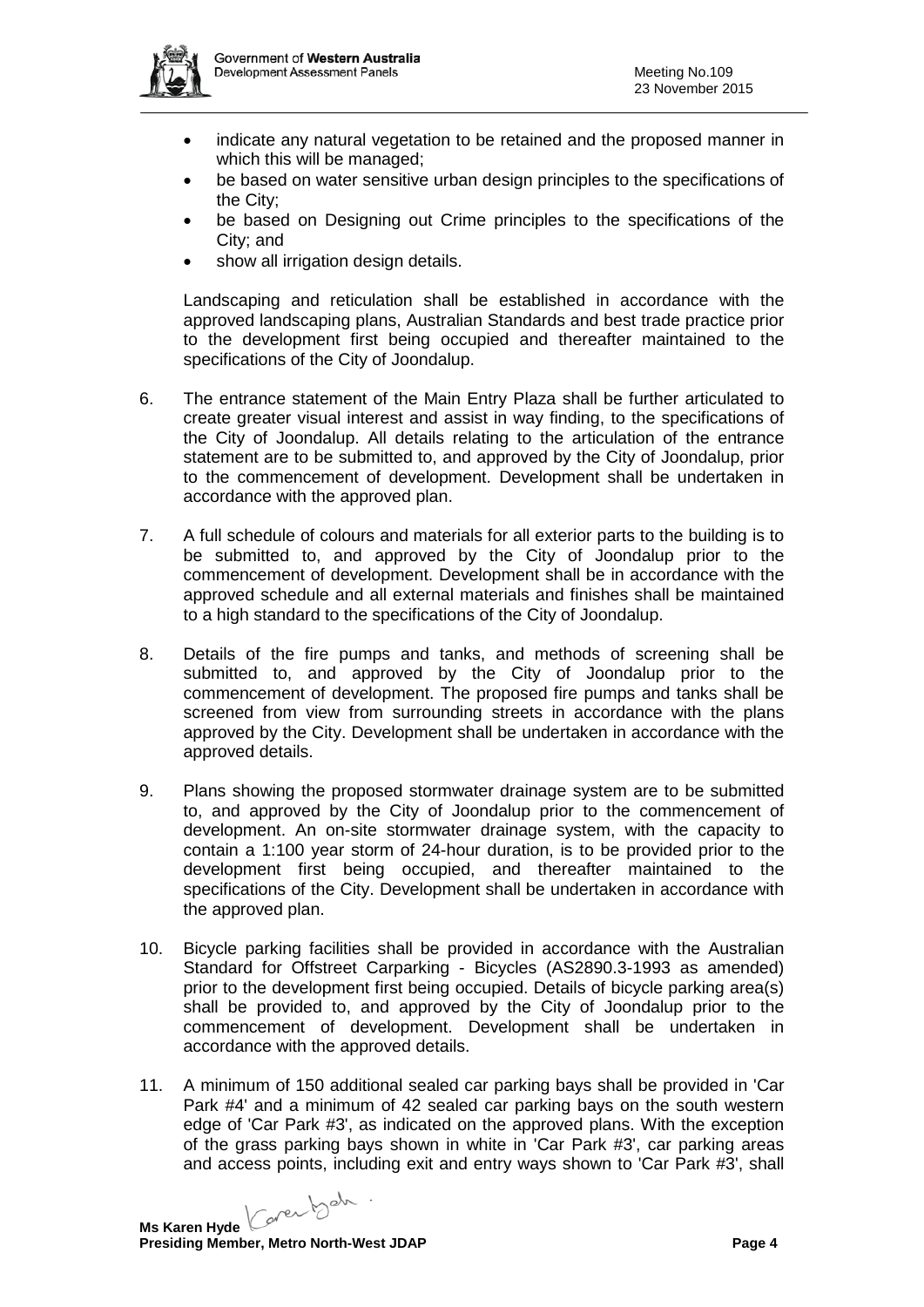

be designed, constructed, drained and marked in accordance with the Australian Standard for Off-street Car Parking (AS/NZS2890.1 2004), Off-street Parking for People with Disabilities (AS/NZS2890.6 2009) and Off-street Commercial Vehicle Facilities (AS2890.2:2002), prior to the occupation of the development. These bays are to be thereafter maintained to the specifications of the City of Joondalup.

12. A minimum of 164 grass car parking bays shall be provided within 'Car Park #3'. These bays shall be marked and maintained to the specifications of the City of Joondalup.

# **Advice Notes**

- 1. With respect to the Scheduling, Parking and Traffic Management Plan, an event would include West Perth Football Club games, and any event(s) that would result in the maximum number of persons on the site at any given time exceeding 2,390.
- 2. This approval does not include the Moore Drive car park options as outlined in the Traffic Management and Parking Review Report November 2014.
- 3. The Health (Public Building) Regulations 1992 limit the occupancy of a room with a single exit to 50 persons. In this regard, the maximum occupancy permitted in function room one, function room two and the clubroom may be restricted to 50 persons based on the available exits. The modification to exit arrangements to the existing building may impact the maximum occupancy of the building.
- 4. The patron entry gates to the main oval are required to open in the direction of egress.
- 5. All kitchen and bar areas are required to comply with the Food Act 2008.
- 6. Any signage shall be subject to a separate development application.

#### **PROCEDURAL MOTION**

**Moved by:** Ms Karen Hyde **Seconded by:** Mr Paul Drechsler

That the JDAP adjourn the meeting for 10 minutes to receive legal advice.

# **The Procedural Motion was put and CARRIED UNANIMOUSLY.**

*Meeting adjourned at 11:55am Meeting resumed at 12:04pm*

**Ms Karen Hyde** Core both .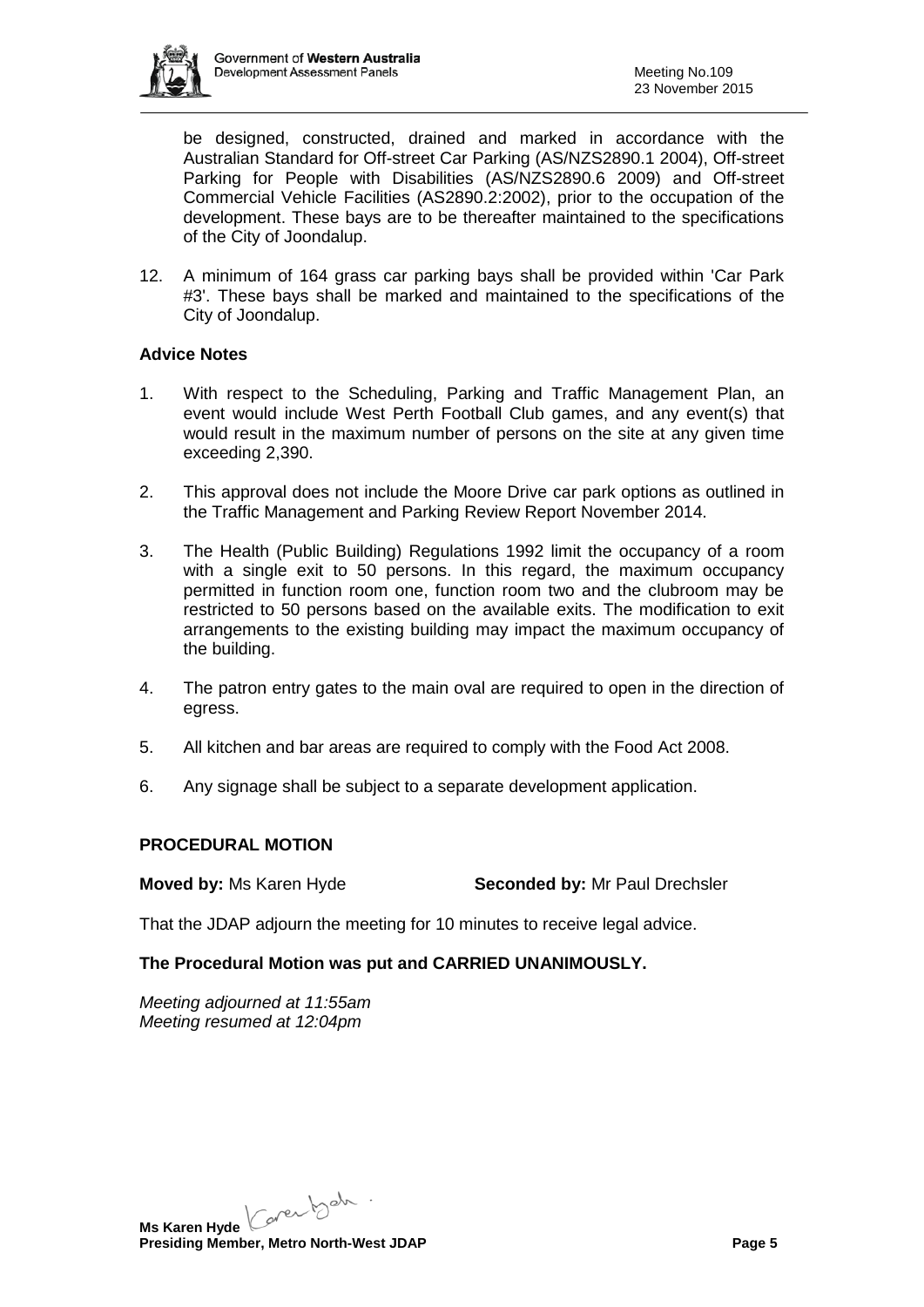

# **AMENDING MOTION**

**Moved by:** Ms Karen Hyde **Seconded by:** Mr Paul Drechsler

To amend conditions 2, 3, 4, 5, 6, 7, 8, 9, and 10 as follows -

- 2. A Scheduling, Parking and Traffic Management Plan shall be submitted to, and approved by the **WAPC on the advice of the** City of Joondalup prior to the commencement of development. The Scheduling, Parking and Traffic Management Plan shall detail how events are managed and address:
	- issues associated with car parking capacity and demand;
	- directing patrons to available parking bays or overflow areas;
	- vehicle traffic and congestion;
	- pedestrian movement and safety:
	- use of external car parking and/or alternative modes of transport; and
	- maintenance of overflow and grass car parking areas

All sports and events shall be scheduled and managed in accordance with the approved Scheduling, Parking and Traffic Management Plan.

- 3. Plans demonstrating vehicle movement and circulation within the car park areas, and pedestrian accessibility to the site and within the car park areas to the facilities shall be submitted to, and approved by the **WAPC on the advice of the** City of Joondalup prior to the commencement of development. Works shall be undertaken in accordance with the approved plans.
- 4. A Construction Management Plan shall be submitted to and approved by the **WAPC on the advice of the** City of Joondalup prior to the commencement of development. The management plan shall detail how it is proposed to manage:
	- all forward works for the site;
	- the delivery of materials and equipment to the site;
	- the storage of materials and equipment on the site;
	- the parking arrangements for the contractors and subcontractors;
	- the management of dust during the construction process; and
	- other matters likely to impact on the surrounding properties.

Works shall be undertaken in accordance with the approved Construction Management Plan.

- 5. Detailed landscaping plans shall be submitted to, and approved by the **WAPC on the advice of the** City of Joondalup prior to the commencement of development. The landscaping plans are to indicate the proposed landscaping treatment(s) of the subject site, and shall:
	- be drawn at an appropriate scale of either 1:100, 1:200 or 1:500;
	- provide all details relating to paving and tree planting in the car park;
	- ensure adequate provision of landscaping to provide shade to 'Car Park #3' and 'Car Park #4';
	- show spot levels and/or contours of the site;

**Ms Karen Hyde** Core both .

**Presiding Member, Metro North-West JDAP Page 6 Page 6**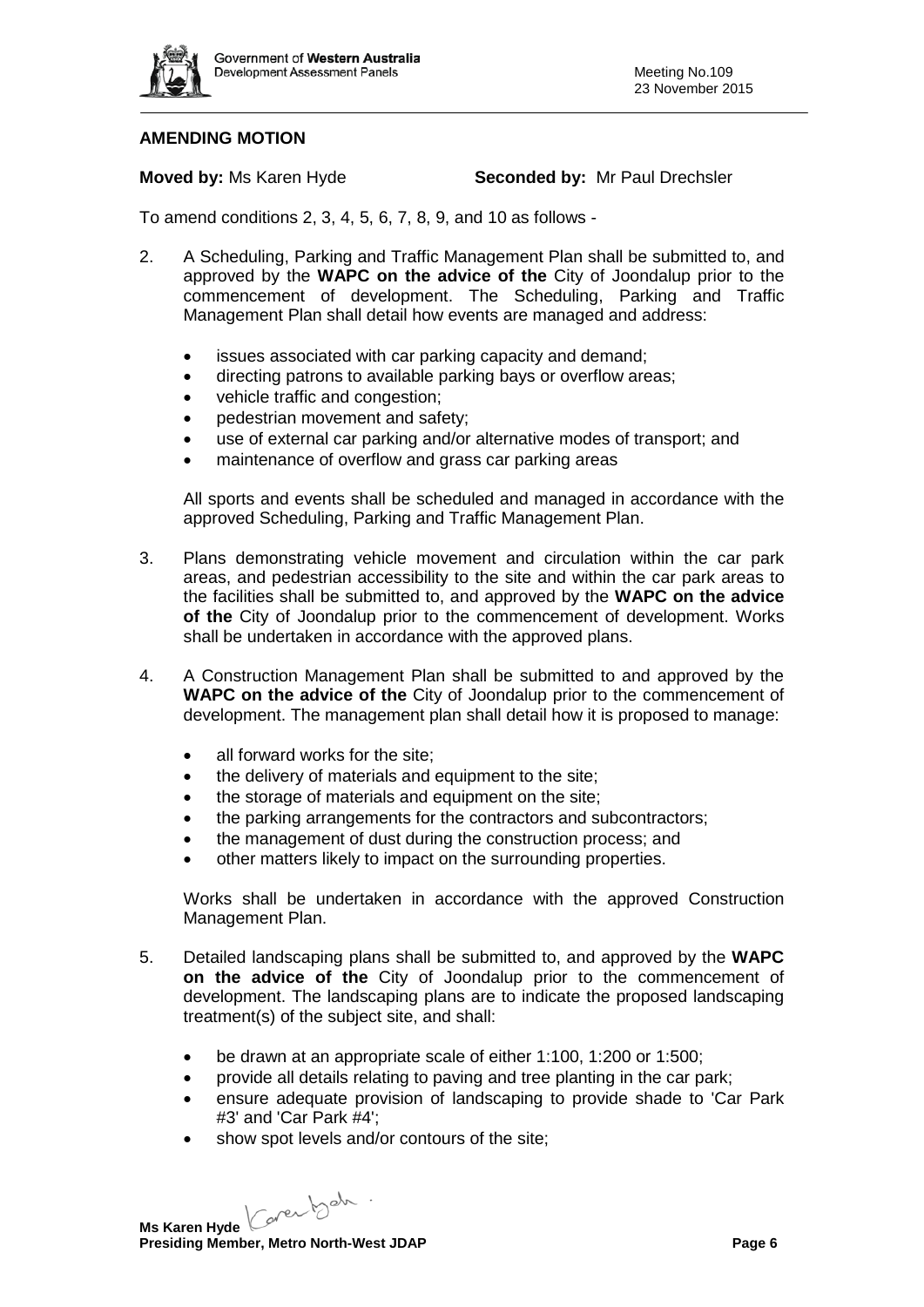

- indicate any natural vegetation to be retained and the proposed manner in which this will be managed;
- be based on water sensitive urban design principles to the specifications of the City;
- be based on Designing out Crime principles to the specifications of the City; and
- show all irrigation design details.

Landscaping and reticulation shall be established in accordance with the approved landscaping plans, Australian Standards and best trade practice prior to the development first being occupied and thereafter maintained to the specifications of the City of Joondalup.

- 6. The entrance statement of the Main Entry Plaza shall be further articulated to create greater visual interest and assist in way finding. , to the specifications of the City of Joondalup. All details relating to the articulation of the entrance statement are to be submitted to, and approved by the **WAPC on the advice of the** City of Joondalup, prior to the commencement of development. Development shall be undertaken in accordance with the approved plan.
- 7. A full schedule of colours and materials for all exterior parts to the building is to be submitted to, and approved by the **WAPC on the advice of the** City of Joondalup prior to the commencement of development. Development shall be in accordance with the approved schedule and all external materials and finishes shall be maintained to a high standard to the specifications of the City of Joondalup.
- 8. Details of the fire pumps and tanks, and methods of screening shall be submitted to, and approved by the **WAPC on the advice of the** City of Joondalup prior to the commencement of development. The proposed fire pumps and tanks shall be screened from view from surrounding streets in accordance with the plans approved by the City. Development shall be undertaken in accordance with the approved details.
- 9. Plans showing the proposed stormwater drainage system are to be submitted to, and approved by the **WAPC on the advice of the** City of Joondalup prior to the commencement of development. An on-site stormwater drainage system, with the capacity to contain a 1:100 year storm of 24-hour duration, is to be provided prior to the development first being occupied, and thereafter maintained to the specifications of the City. Development shall be undertaken in accordance with the approved plan.
- 10. Bicycle parking facilities shall be provided in accordance with the Australian Standard for Offstreet Carparking - Bicycles (AS2890.3-1993 as amended) prior to the development first being occupied. Details of bicycle parking area(s) shall be provided to, and approved by the **WAPC on the advice of the** City of Joondalup prior to the commencement of development. Development shall be undertaken in accordance with the approved details.

# **REASON: To provide appropriate course of action for approving and clearing conditions.**

**The Amending Motion was put and CARRIED UNANIMOUSLY.**

**Ms Karen Hyde** Core both .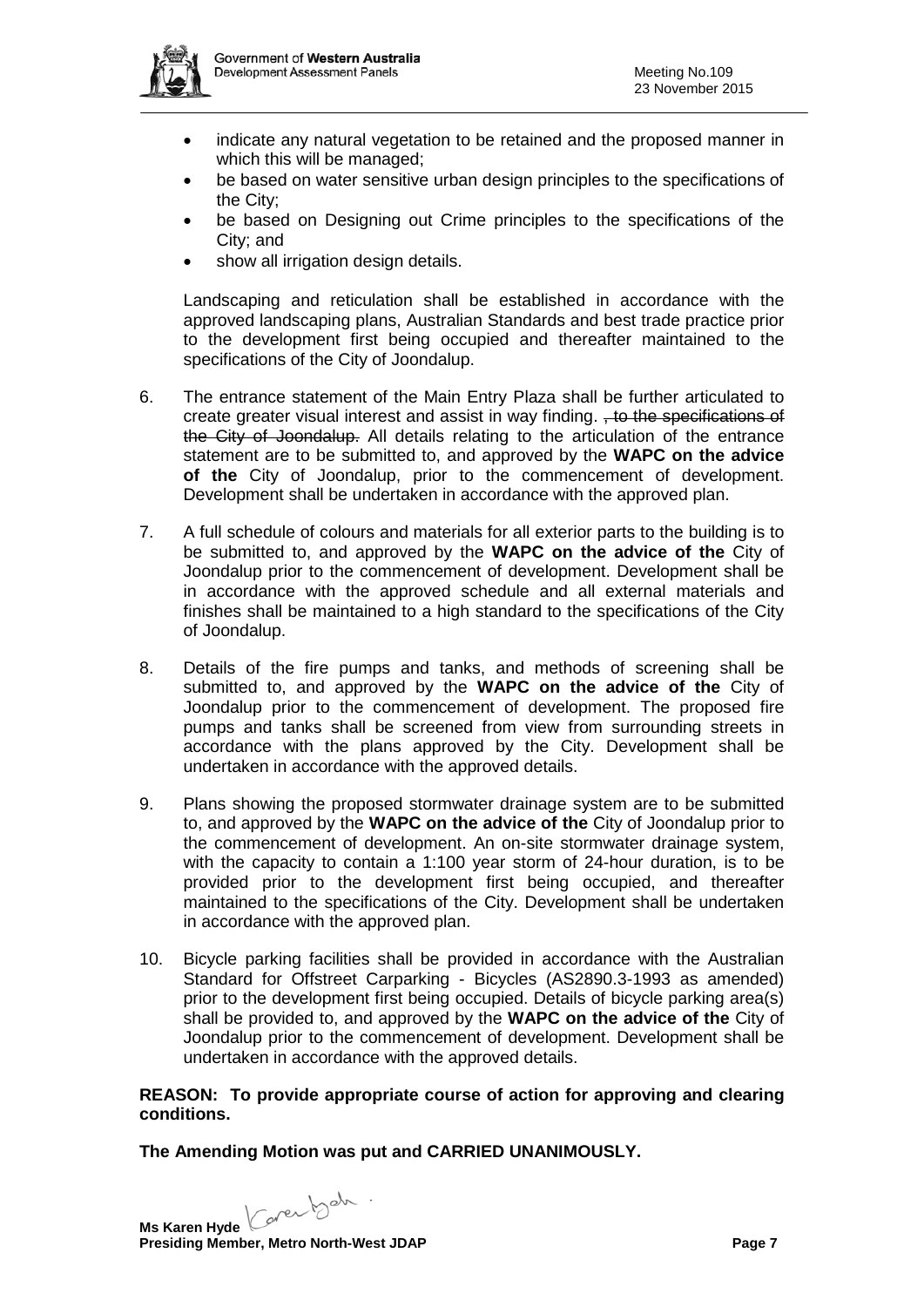

# **AMENDING MOTION**

**Moved by:** Mr Paul Drechsler **Seconded by:** Mr Fred Zuideveld

Condition 5, bullet point 3 - insert reference to Car Park #1 and Car Park #2, and insert the words 'at a minimum standard of 1 tree per 4 car bays'.

**REASON: Ensures there is adequate landscaping and amenity provided in the nexus between the new development and the existing car park**

**The Amending Motion was put and CARRIED UNANIMOUSLY.**

#### **AMENDING MOTION**

**Moved by:** Cr John Chester **Seconded by:** Ms Karen Hyde

Condition 10 – insert the words 'A minimum of 30' at the beginning of the condition and replace the word 'facilities' with 'bays'.

**REASON: To ensure bicycle parking for the facility.**

**The Amending Motion was put and CARRIED UNANIMOUSLY.**

#### **AMENDING MOTION**

**Moved by:** Ms Karen Hyde **Seconded by:** Cr John Chester

Delete Advice Note 3 and renumber subsequent Advice Notes.

**REASON: Development plans have changed since the recommendation was written and this Advice Note is no longer relevant.**

#### **The Amending Motion was put and CARRIED UNANIMOUSLY.**

#### **PRIMARY MOTION (AS AMENDED)**

That the Metro North West JDAP resolves to:

**Approve** DAP Application reference DAP/15/00898 and accompanying plans date stamped 'Department of Planning 13 November 2015' A1.1 4, A1.3 4, DA.2.1 2, DA.2.2 1, DA.2.3 1, DA.2.4 1, A3.2 3, DA.3.2 3, DA.3.3 2 and DA.3.4 2 prepared by Sandover Pinder Architects, in accordance with Clause 30 (1) of the Metropolitan Region Scheme, subject to the following conditions:

#### **Conditions**

1. The decision constitutes planning approval only and is valid for a period of two years from the date of approval. If the subject development is not substantially commenced within the two year period, the approval shall lapse and be of no further effect.

Ms Karen Hyde Caren beh .

**Presiding Member, Metro North-West JDAP Page 8**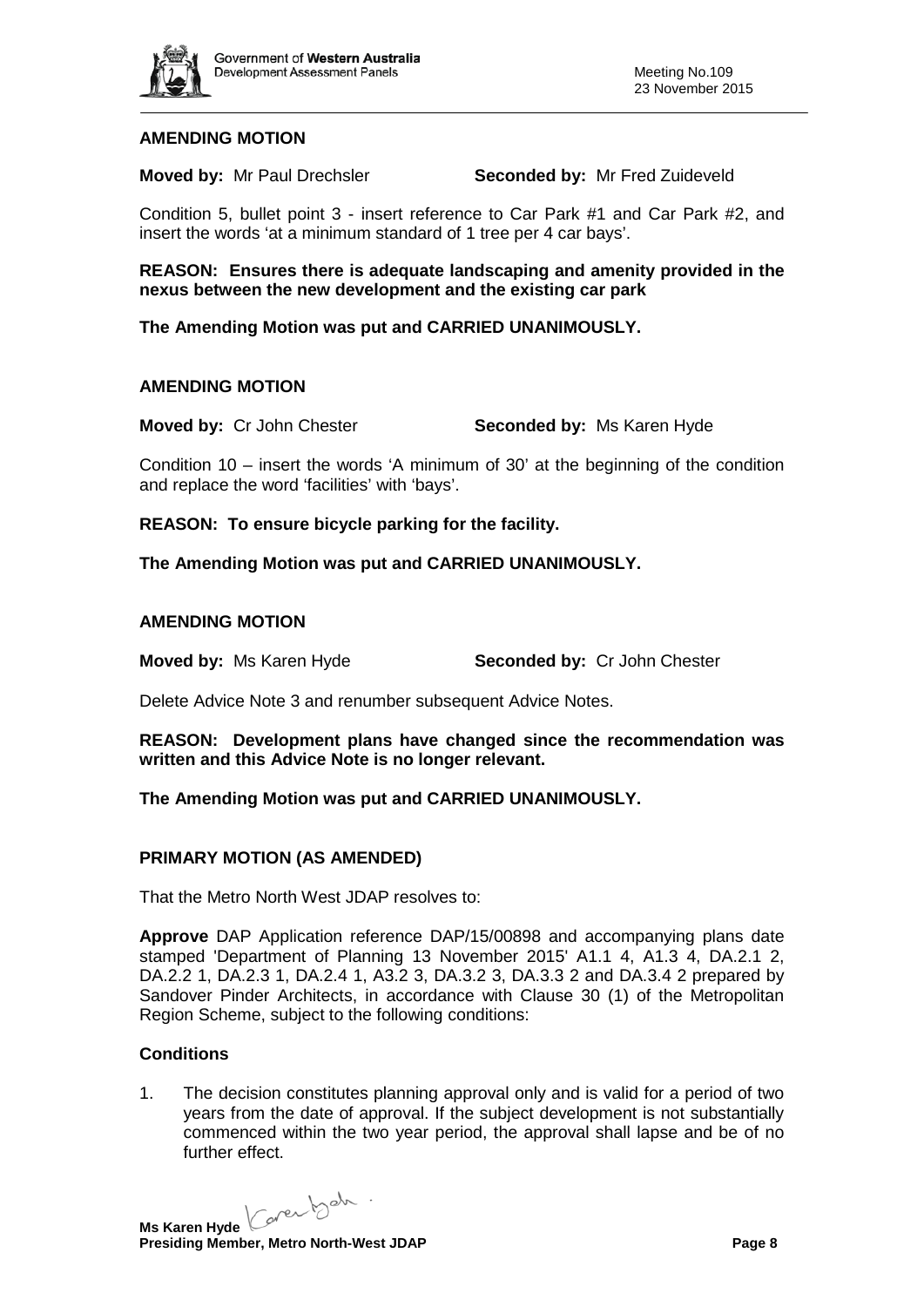

- 2. A Scheduling, Parking and Traffic Management Plan shall be submitted to, and approved by the WAPC on the advice of the City of Joondalup prior to the commencement of development. The Scheduling, Parking and Traffic Management Plan shall detail how events are managed and address:
	- issues associated with car parking capacity and demand;
	- directing patrons to available parking bays or overflow areas;
	- vehicle traffic and congestion;
	- pedestrian movement and safety;
	- use of external car parking and/or alternative modes of transport; and
	- maintenance of overflow and grass car parking areas

All sports and events shall be scheduled and managed in accordance with the approved Scheduling, Parking and Traffic Management Plan.

- 3. Plans demonstrating vehicle movement and circulation within the car park areas, and pedestrian accessibility to the site and within the car park areas to the facilities shall be submitted to, and approved by the WAPC on the advice of the City of Joondalup prior to the commencement of development. Works shall be undertaken in accordance with the approved plans.
- 4. A Construction Management Plan shall be submitted to and approved by the WAPC on the advice of the City of Joondalup prior to the commencement of development. The management plan shall detail how it is proposed to manage:
	- all forward works for the site;
	- the delivery of materials and equipment to the site;
	- the storage of materials and equipment on the site;
	- the parking arrangements for the contractors and subcontractors;
	- the management of dust during the construction process; and
	- other matters likely to impact on the surrounding properties.

Works shall be undertaken in accordance with the approved Construction Management Plan.

- 5. Detailed landscaping plans shall be submitted to, and approved by the WAPC on the advice of the City of Joondalup prior to the commencement of development. The landscaping plans are to indicate the proposed landscaping treatment(s) of the subject site, and shall:
	- be drawn at an appropriate scale of either 1:100, 1:200 or 1:500;
	- provide all details relating to paving and tree planting in the car park;
	- ensure adequate provision of landscaping to provide shade to 'Car Park #1', 'Car Park #2', 'Car Park #3' and 'Car Park #4' at a minimum standard of 1 tree per 4 car bays;
	- show spot levels and/or contours of the site;
	- indicate any natural vegetation to be retained and the proposed manner in which this will be managed;
	- be based on water sensitive urban design principles to the specifications of the City;
	- be based on Designing out Crime principles to the specifications of the City; and

Caren beh. **Ms Karen Hyde**

**Presiding Member, Metro North-West JDAP Page 9 Page 9**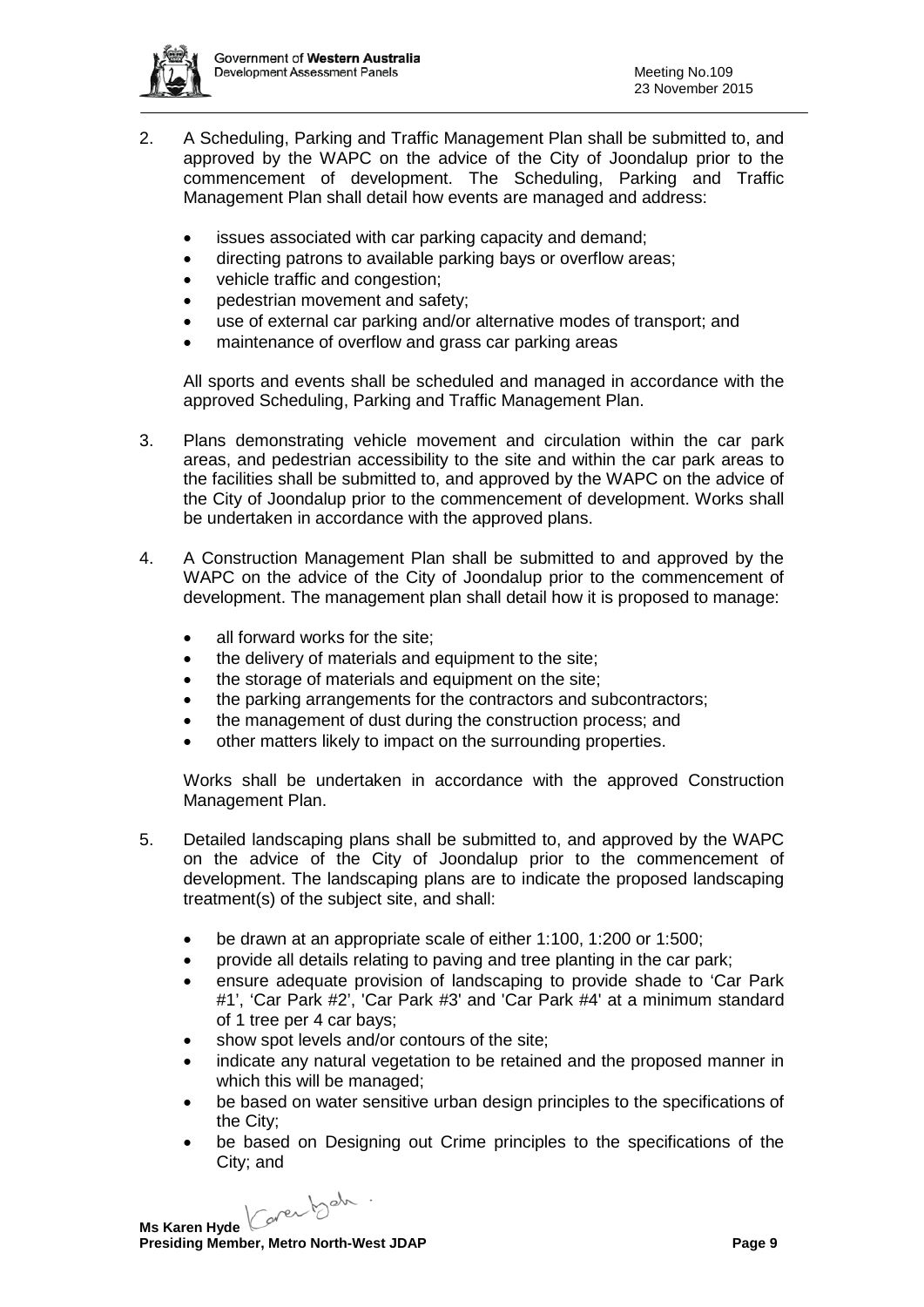

• show all irrigation design details.

Landscaping and reticulation shall be established in accordance with the approved landscaping plans, Australian Standards and best trade practice prior to the development first being occupied and thereafter maintained to the specifications of the City of Joondalup.

- 6. The entrance statement of the Main Entry Plaza shall be further articulated to create greater visual interest and assist in way finding. All details relating to the articulation of the entrance statement are to be submitted to, and approved by the WAPC on the advice of the City of Joondalup, prior to the commencement of development. Development shall be undertaken in accordance with the approved plan.
- 7. A full schedule of colours and materials for all exterior parts to the building is to be submitted to, and approved by the WAPC on the advice of the City of Joondalup prior to the commencement of development. Development shall be in accordance with the approved schedule and all external materials and finishes shall be maintained to a high standard to the specifications of the City of Joondalup.
- 8. Details of the fire pumps and tanks, and methods of screening shall be submitted to, and approved by the WAPC on the advice of the City of Joondalup prior to the commencement of development. The proposed fire pumps and tanks shall be screened from view from surrounding streets in accordance with the plans approved by the City. Development shall be undertaken in accordance with the approved details.
- 9. Plans showing the proposed stormwater drainage system are to be submitted to, and approved by the WAPC on the advice of the City of Joondalup prior to the commencement of development. An on-site stormwater drainage system, with the capacity to contain a 1:100 year storm of 24-hour duration, is to be provided prior to the development first being occupied, and thereafter maintained to the specifications of the City. Development shall be undertaken in accordance with the approved plan.
- 10. A minimum of 30 bicycle parking bays shall be provided in accordance with the Australian Standard for Offstreet Carparking - Bicycles (AS2890.3-1993 as amended) prior to the development first being occupied. Details of bicycle parking area(s) shall be provided to, and approved by the WAPC on the advice of the City of Joondalup prior to the commencement of development. Development shall be undertaken in accordance with the approved details.
- 11. A minimum of 150 additional sealed car parking bays shall be provided in 'Car Park #4' and a minimum of 42 sealed car parking bays on the south western edge of 'Car Park #3', as indicated on the approved plans. With the exception of the grass parking bays shown in white in 'Car Park #3', car parking areas and access points, including exit and entry ways shown to 'Car Park #3', shall be designed, constructed, drained and marked in accordance with the Australian Standard for Off-street Car Parking (AS/NZS2890.1 2004), Off-street Parking for People with Disabilities (AS/NZS2890.6 2009) and Off-street Commercial Vehicle Facilities (AS2890.2:2002), prior to the occupation of the

Ms Karen Hyde Caren beh .